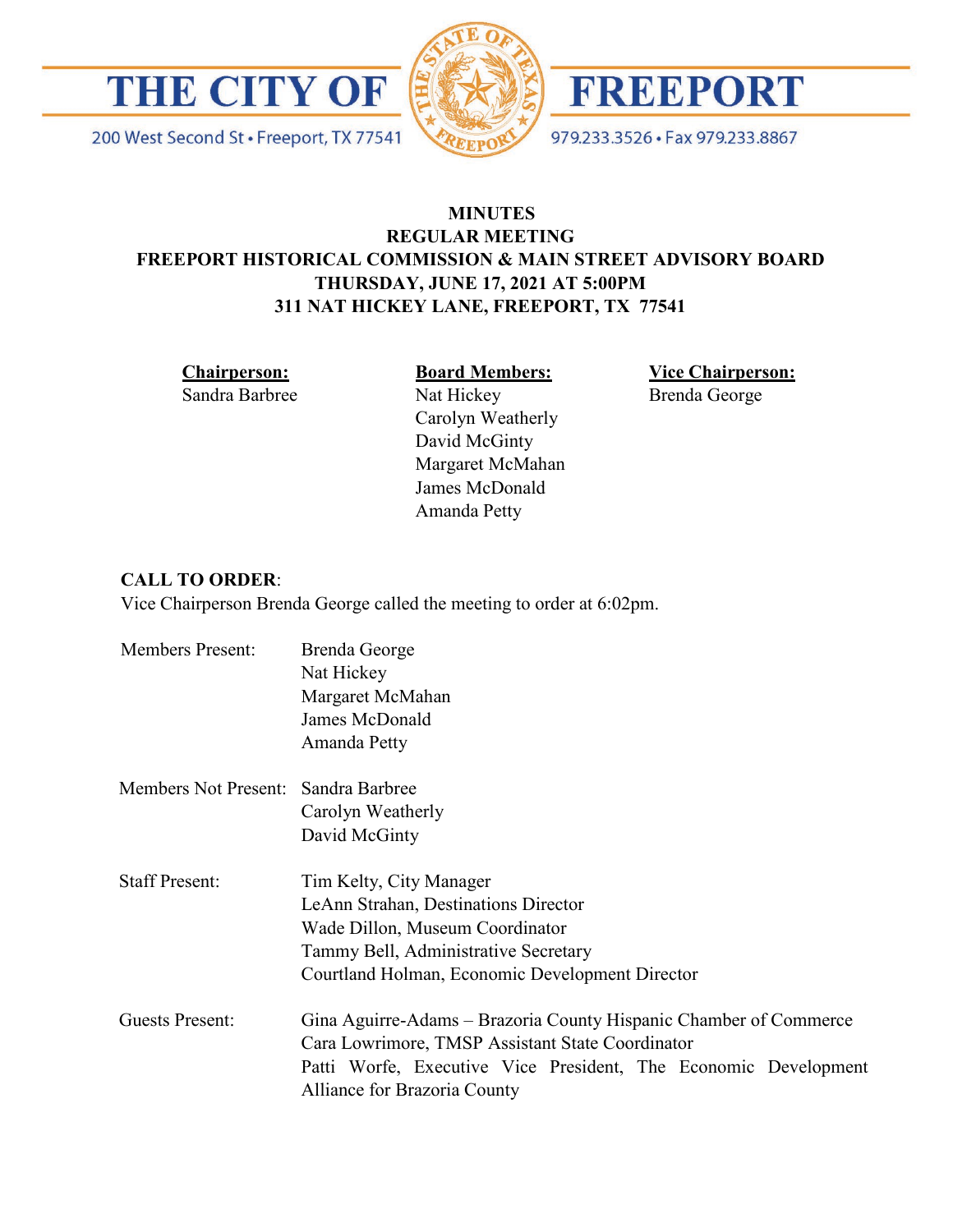### **INVOCATION AND PLEDGE OF ALLEGIANCE**

Ms. George opened the meeting with prayer; Ms. McMahan led the Pledge of Allegiance.

### **PRESENTATIONS/ANNOUNCEMENTS:** Announcements by Board Members and/or Staff.

#### **1. Meeting with Cara Lowrimore, TMSP Assistant State Coordinator via Zoom**

The Board, City staff and guests were joined for an informal presentation regarding the Texas Main Street Program and the application process for re-certification into the program. Ms. Lowrimore outlined the National Main Street Four Point Approach of organization, economic vitality, design, and promotion. She explained the mission of the TMSP is to provide technical expertise, resources, and support for TMS communities, and they strive to provide highly effective, individualized services to their 88 designated cities in the program to help them reach their revitalization and preservation goals. Ms. Lowrimore answered questions from the panel of attendees, particularly outlining areas of the 2021 application that need attention going forward. Alliance Executive Vice President Patti Worfe also addressed the panel explaining the benefits that our community could expect from the program. Discussion ensued on the importance of engaging young volunteers in this process and having them 'buy in to the vision'.

#### **2. Fort Velasco Exhibit/Event (Strahan, Dillon)**

#### A. **Event Schedule**

Mr. Dillon briefly discussed the tentative schedule of events for Fort Velasco Day to commemorate the 189th anniversary of the battle of Fort Velasco. He anticipates 40 or more re-enactors from all over the state to join us for live demonstrations, showing guests what it was like to live in the 1830s.

#### B. **Volunteer/ Staff Schedule**

Ms. Strahan expressed the need for volunteers for Fort Velasco Day and gave an update about the approved road closures. Mr. Hickey expresses the need for a downtown event center.

#### C. **Living Historian Dinner**

Ms. Strahan updated the board on food for the volunteers. Ms. Barbree volunteered to make breakfast tacos and make ice chest potatoes for the dinner. Mr. McDonald offered to cook brisket and bring beans, pickles, onions, and jalapenos. The food will be set up in the temp hall following the day's events.

#### **BUSINESS – REGULAR SESSION:**

**3. Consideration and possible action to approve meeting minutes from May 27, 2021.** 

With a motion by Ms. McMahan and a second by Mr. McDonald, the Board unanimously approved the minutes from the meeting held on May 27, 2021.